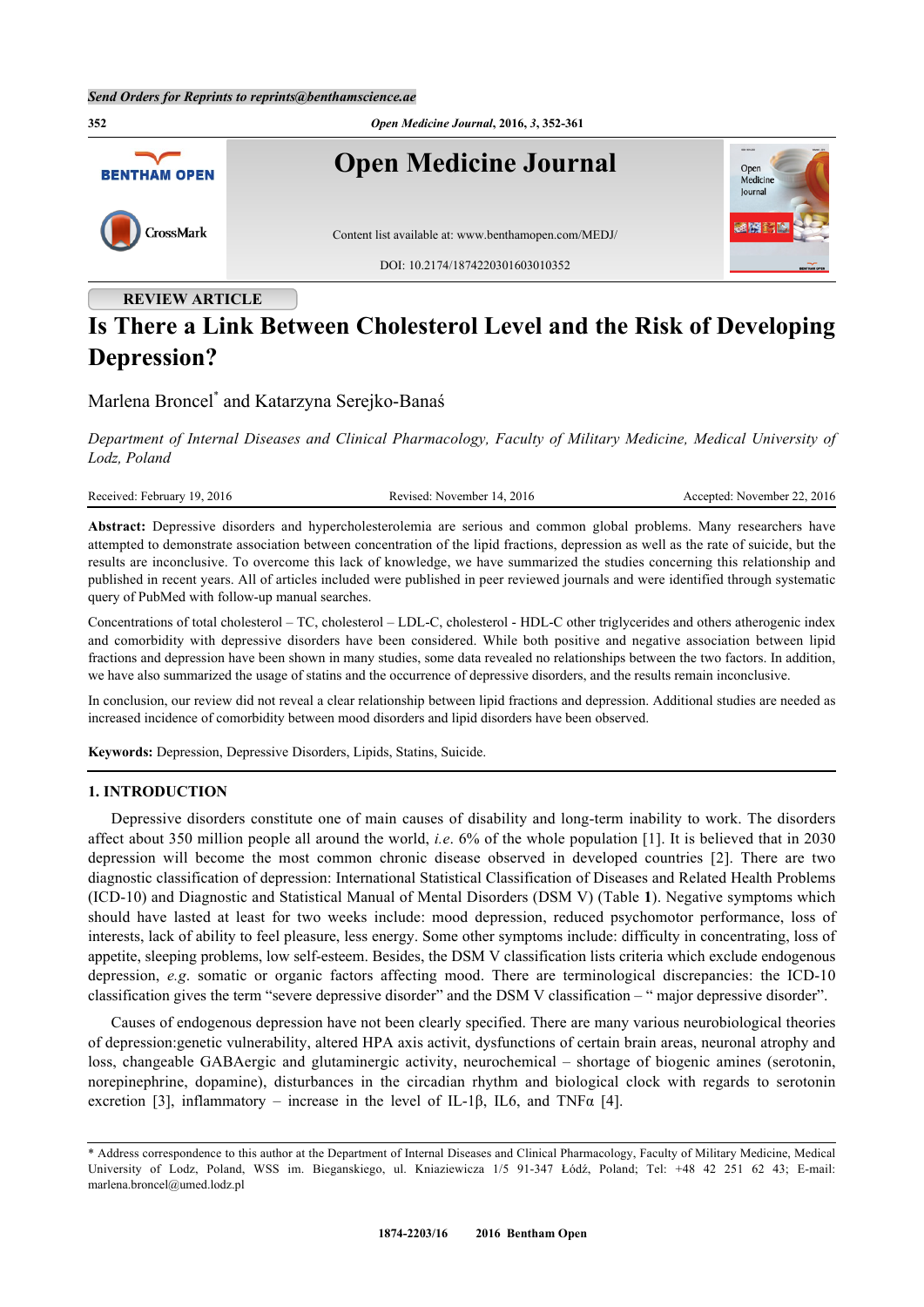A few groups of drugs with various activity mechanisms can be applied in depression therapy. They include: tricyclic antidepressants (TCAs), selective serotonin reuptake inhibitors (SSRIs), serotonin–norepinephrine reuptake inhibitors (SNRIs), noradrenergic and specific serotonergic antidepressant (NaSSAs), tetracyclic antidepressants (TeCAs), monoamine oxidase inhibitors (MAOIs)

<span id="page-1-0"></span>

|  | Table 1. Diagnosing depression according to the ICD-10 and DSM V. |  |  |
|--|-------------------------------------------------------------------|--|--|
|  |                                                                   |  |  |

| $ICD-10$                                                                                                                                                                                                                                                                                                                     | <b>DSM V</b>                                                                                                                                                                                                                                                                                                                                                                                                                                                                                          |
|------------------------------------------------------------------------------------------------------------------------------------------------------------------------------------------------------------------------------------------------------------------------------------------------------------------------------|-------------------------------------------------------------------------------------------------------------------------------------------------------------------------------------------------------------------------------------------------------------------------------------------------------------------------------------------------------------------------------------------------------------------------------------------------------------------------------------------------------|
| Two of three given symptoms observed<br>for a period of two weeks:<br>· mood depression<br>· loss of interests and anhedonia<br>• less energy or fatigue tolerance                                                                                                                                                           | Minimum five of symptoms given below observed for a period of 2 weeks, on condition they are a<br>significant change in the patient's behaviour (one of indications is mood depression, loss of interests,<br>lack of ability to feel pleasure):<br>• difficulty concentrating<br>• low self-esteem<br>• feeling of guilt, feeling of worthlessness<br>• pessimistic vision of future<br>· suicidal thoughts or behaviour or autoaggressive behaviour<br>• sleeping difficulty<br>• loss of appetite. |
| Two or more than two symptoms<br>observed for a period of two weeks:<br>• difficulty concentrating<br>• low self-esteem<br>• feeling of guilt, feeling of worthlessness<br>· pessimistic vision of future<br>· suicidal thoughts or behaviour or<br>autoaggressive behaviour<br>• sleeping difficulty<br>· loss of appetite. | Exclusion criteria:<br>• somatic or organic factors which might affect mood should be excluded<br>• reaction to death of a close person is not considered a disorder (however, if the feeling lasts longer and<br>the patient has suicidal thoughts, feels less and less worthy, demonstrates bradykinesia, we should<br>suspect endogenous depression)<br>• elusions are not observed before, during and after the period of disturbances for two weeks.                                             |

For many years the scientists have been arguing about the role of lipids, phospholipids in the function of the serotonergic system. In 1992 Engelberg [[5\]](#page-7-4) put forward a hypothesis on a relationship between low cholesterol levels and impaired function of the serotonergic system. In his opinion low cholesterol levels might contribute to disturbances in the liquidity of cell membranes and this, in turn, might affect functions of receptors, enzyme activity and transmembrane transport, including serotonin reuptake in brain cells. In the same year Lancet Journal published results of a study conducted by Severs [\[6](#page-7-5)]. In his article he refuted Engelberg's theory by claiming that regulatory mechanisms of cells are independent of cholesterol levels. Two years later Ringo *et al.* confirmed there is no significant relationship between cholesterol levels and levels of serotonin metabolites in the brain [\[7](#page-7-6)].

Over several decades there have been study findings concerning a relationship between the level of various lipid fractions (total cholesterol – TC, low-density lipoprotein– LDL-C, high-density lipoprotein - HDL-C) and depression risk, the recurrence of the disease recurrence, suicidal attempts. The results are quite divergent. Some of them indicate there is a significant correlation between low TC levels, the Castelli Index (TC/HDL-C) and an increased risk of depressive disorders. In other studies such observances were not made. More doubts appeared after introducing statins on the pharmaceutical market. Statins are strong low lowering cholesterol drugs. It was initially believed that intensive treatment might induce depression or exacerbate it, or increase the risk of suicidal attempts. Meta-analyses of extensive randomized studies on statins did not confirm those beliefs [[8](#page-7-7)]. It is important because these drugs apart from being used in anti-atherosclerosis therapy are also applied in patients with depression which is a risk factor of cardiovascular diseases (CVD), including myocardial infarcts, cerebral strokes [\[1](#page-7-0), [9](#page-7-8)].

The authors of this article attempted to consolidate relevant studies conducted for the purpose of answering the question whether there is a correlation between serum cholesterol and the onset of depression. Recently published studies were taken from systematic and manual searches of the PubMed database. Of the 35 articles identified as relevant, 22 were published in high-impact journals. Only two of the articles reviewed were found in journals of an IF below 2.0; the remaining articles having been published in journals of an IF between 2.2 – 13.5. Due to the published results having been derived from non-randomized trials, all of the studies analyzed are observational studies. The authors of this study did not take case reports into account. The study groups presented differed in sample size (30 to 29133) as well as in study duration (1 month to 8 years). A considerable diversity in the types and degree of severity of depression was presented. In the year preceding this article, a meta-analysis[[10\]](#page-8-0) was published concerning the correlation between the development of depression and only one cholesterol fraction – LDL. However, the results of this meta-analysis are unreliable, its statistical analysis is limited, and the remaining fractions of cholesterol were disregarded.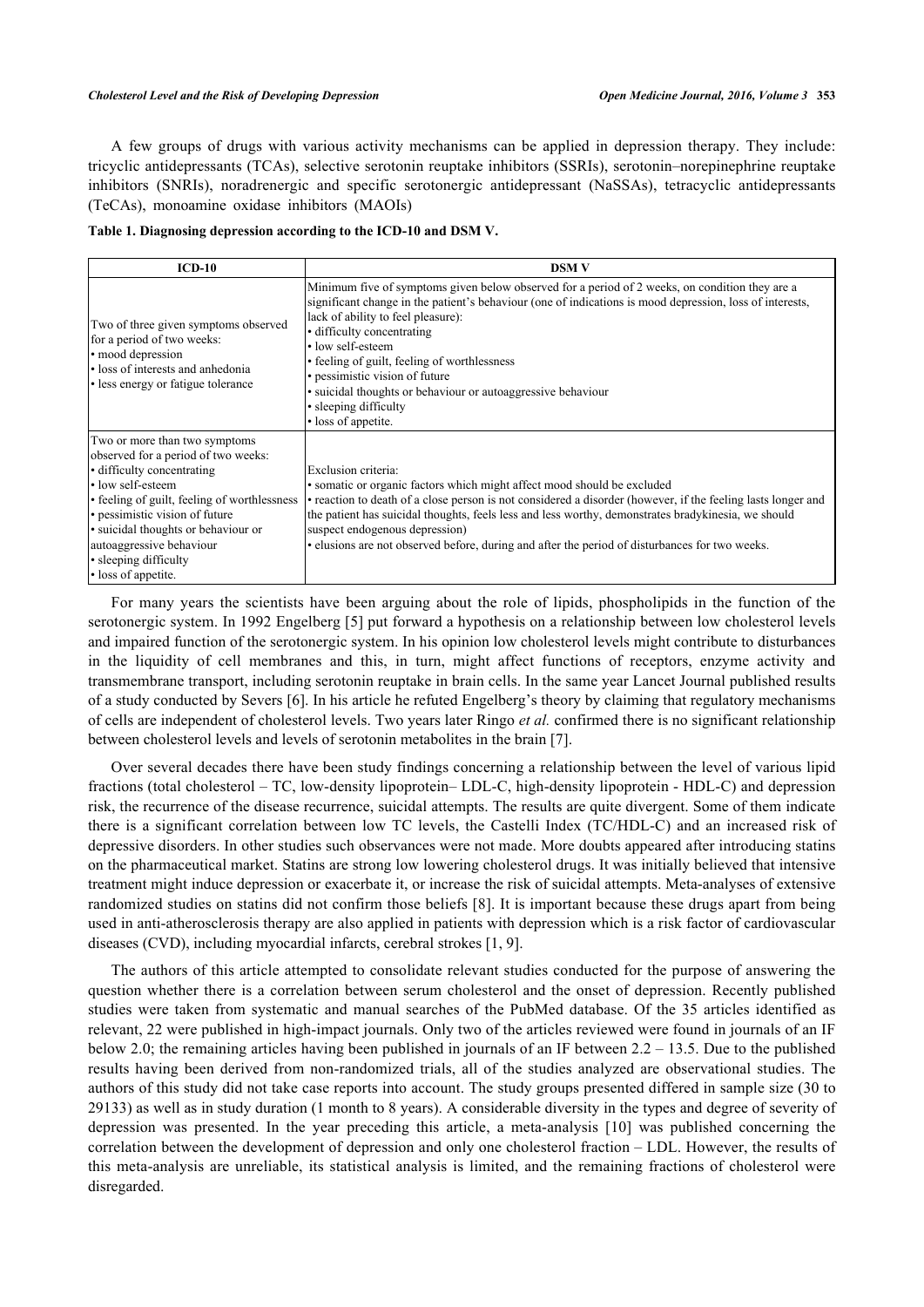## **1.1. Total Cholesterol, LDL-Cholesterol and the Risk of Depression**

At the end of the 1980s and the beginning of the 1990s scientist conducted studies on a relationship between TC levels and the risk of depression. The first study on this issue was performed by Partonen *et al.* [[11\]](#page-8-1) on a large number of male patients, *i.e*. 29, 133, aged 50 – 69 years old. The researchers confirmed that patients with low TC levels were more often hospitalized due to major depressive disorders (MDD) and demonstrated mood disturbances [[11\]](#page-8-1). However, it should be pointed out that mean values of TC were high both in the group of patients with depressive disorders (238.6 mg/dl) and in the control group (241.7 mg/dl) and the difference, despite a substantial statistical significance ( $p<0.001$ ), was only 3.1 mg/dl. The study had been conducted before statins were widely applied in therapies so this conclusion was drawn too soon.

In another study, conducted by Lindberg *et al.* [[12\]](#page-8-2), it was confirmed that patients with low TC and LDL-C values demonstrated mood depression. Of the total number of 644 male subject included in the study, 160 males often or very often reported mood depression within a period of one month since they the day of their inclusion in the study. The patients in this group demonstrated lower means of LDL-C and TC levels in comparison with the remaining 484 patients with no mood disturbances or with rare incidents of mood disturbances (136.9 mg/dl *vs* 148.1 mg/dl, p< 0.001 and 212.7 mg/dl *vs* 224.3 mg/dl, p<0.002 respectively) and the values were statistically significant. In females with mood depression who were included in a six-month observation the researchers also observed lower TC and LDL-C levels in comparison to healthy female subjects and the values were 210.8 mg/dl and 130.7 mg/dl respectively. The main limitation of the study was the fact that mood disturbances were diagnosed only on the base of the questionnaire and without clinical verification, according to DSM-V and ICD-10 recommendations. In a study conducted many years later by Tedders *et al.* [[13](#page-8-3)] on 4,115 males and 4,275 females, aged ≥18 years, U-shaped association was observed between the LDL-C and severe depression in men. Using the intermediate quartiles as the reference level, the ORs of severe depression for men with lower quartile and upper quartile LDL-C were 4.88 (1.80 - 13.29) and 2.43 (1.06 - 5.55) respectively. A significant reverse correlation between HDL-C and depressive mood were observed in women. The means of HDL-C were 59.25 (0.52), 57.00 (0.54), and 52.09 (0.20) mg/dl respectively for women with no depression symptom, mild-moderate depression, and severe depression respectively (p-for trend test < 0.001). The researchers confirmed no relationship between cholesterol levels and moderate depression either in females or in males.

In 102 patients (71 females, 31 males) with diagnosed MDD (on the base of the DSM-IV) above 20 scores on the Hamilton Depression Rating Scale) without concomitant diseases who were not administered low lowering cholesterol drugs, in the exacerbation period the authors observed significantly lower levels of TC and LDL-C ( $p<0.05$ ) in comparison with lipid levels in the remission period [[14\]](#page-8-4). Mean values of TC and LDL-C with current MDD in the group of patients without suicidal thoughts and tendencies were respectively 237 mg/dl (n=33) and 137 mg/dl (n=31) *vs* 272 mg/dl and 154 mg/dl in the asymptomatic period. In the group of patients with suicidal thoughts and tendencies were even lower, *i.e*. 170 mg/dl, 92.2 mg/dl *vs* 229 mg/dl and 126 mg/dl. The lowest levels of TC and LDL-C were noted in patients after suicidal thoughts, *i.e*. 155 mg/dl, 92.8 mg/dl *vs* 229 mg/dl and 119 mg/dl in the remission period. The authors pointed out at significantly lower levels of TC and LDL in patients period (n=30), which were 229 mg/dl and 116 mg/dl, and in patients without suicidal thoughts and tendencies in the remission period (n=31), which were 272 mg/dl and 154 mg/dl. The results were the grounds for drawing a conclusion that low levels of LDL-C ( $\leq$ 160mg/dl) in patients with a MDD episode can be a risk factor of a suicidal attempt and in patients in the remission period they can be a prognosis factor for suicidal attempts during further recurrence of the disease.

Jow *et al.* [[15](#page-8-5)] observed lowest mean TC levels (166 mg/dl) in patients with depression (n=69) (diagnosed on the base of the DSM-IV) in comparison with schizophrenia patients (n=78, 199 mg/dl, p $\leq 0.001$ ) and healthy subjects (n=51, 185 mg/dl, p<0.001). Ancelin *et al.* [\[16](#page-8-6)] observed that the relationship between certain cholesterol fractions and depression might depend on the sex of the patient. In males with depressive disorders (n=752), aged above 65 years, low LDL-C levels ([OR] 1.90; 95%, [CI] = 1.25 - 2.89, p= 0.003) correlated with an increased risk of depression and in females with depressive disorders (n=1040) such a risk factor was low HDL-C level ([OR]1.42; 95%, [CI]= 1.04 - 1.94,  $p= 0.03$ ). The study conducted by Ancelin confirmed observations made by Engelberg [\[5\]](#page-7-4), concerning a relationship between reduced LDL-C level in the plasma and decreased brain cell membrane cholesterol, which in consequence might lead to changes in density and functioning of serotoninergic transporters or receptors.

Fang *et al.*, in a study conducted on 225 young females (the mean age was 27 years) in 2013 [\[17\]](#page-8-7), confirmed a relationship between depression and low LDL-C levels.

Das *et al.* in their study conducted in 2010 [[18\]](#page-8-8) on a group of 30 patients with diagnosed depression (DSM-IV,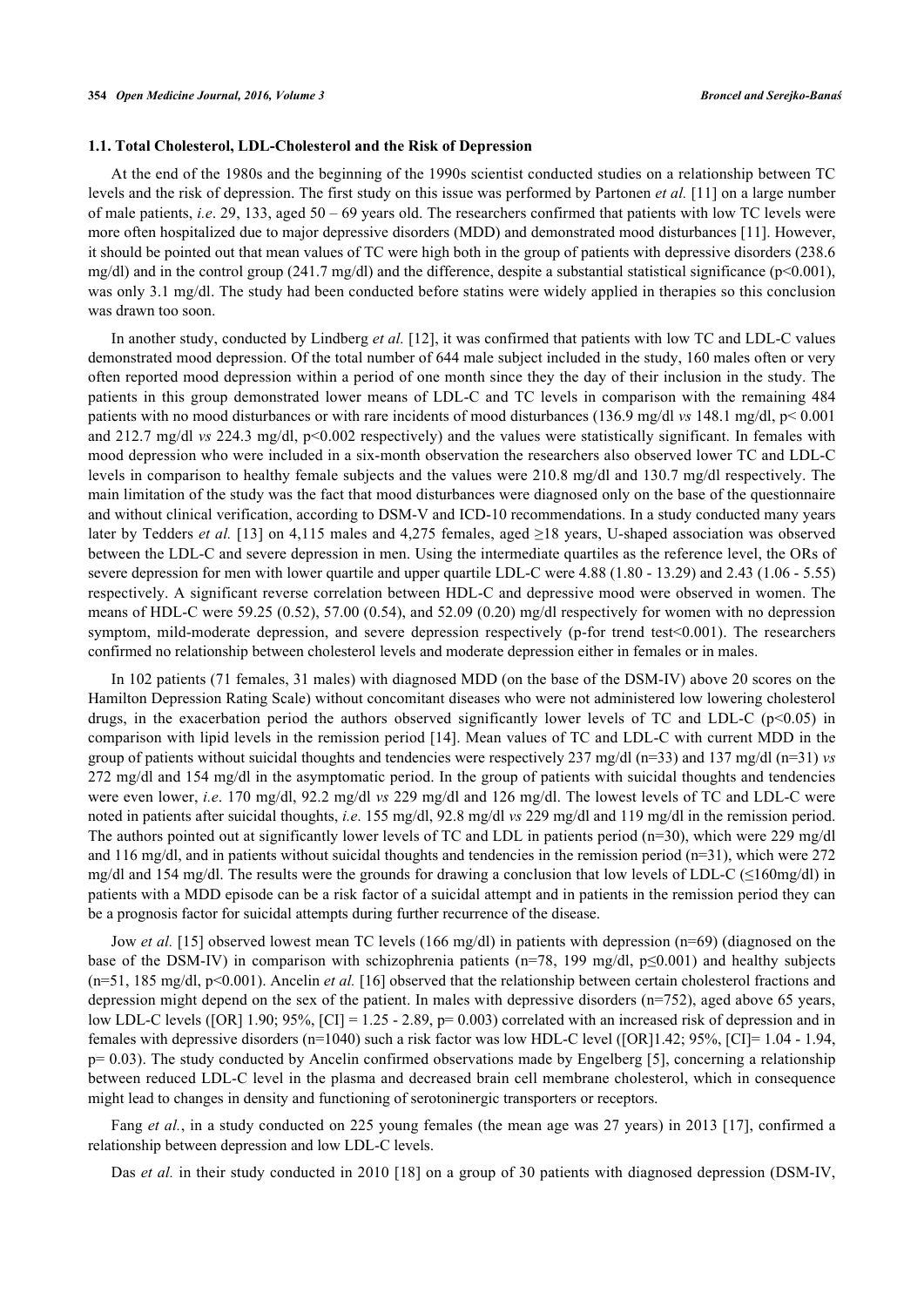above 7 scores on the Hamilton Depression Rating Scale) obtained higher values of TC levels (192.3 mg/dl) in patients with MDD in comparison with a group of healthy subjects (163.3 mg/dl, p<0.004). The mean age of the patients was 41 years; 60% of them were females and 60% of the females were of Indian origin. The authors confirmed a relationship between the degree of depression and the lipid level. In moderate depression (n=17) the levels of particular lipid fractions, *i.e*. very low density lipoprotein (VLDL) and TC were 24.4 mg/dl, 176.88 mg/dl respectively. In severe depression (n=13) the values were significantly higher: 26.98 mg/dl (p=0.03), 212.62 mg/dl (p=0.03).

The studies discussed above demonstrate statistical significance in their results. Taking the absolute values of LDL and TC into account, the differences among these values are negligible. Given these minor variations, any conclusions drawn from their respective results are inconclusive.

A sound example of the degree of scientific accuracy in the above conclusions is the study undertaken by Partonen *et al.* [\[11\]](#page-8-1). Despite the fact that the subject group in this study was the most numerous of the ones discussed (29,133), the difference in absolute values between the study group and control group for TC was 3,1 mg/dl at a statistical significance of p<0.001. This study has been frequently cited for many years, however its conclusions are of little scientific value. A definitive answer to presence of a correlation between depression and lower values of TC or LDL is not demonstrated in the published data below, including for the many groups of subjects [[12,](#page-8-2) [13](#page-8-3), [16](#page-8-6)] for which the absolute values between the study and control groups are greater and with substantial statistical significance. This is also evident in those studies in which groups smaller subject groups were tested [[14,](#page-8-4) [15,](#page-8-5) [17\]](#page-8-7). The exception remains the study by Das *et al.* [[18\]](#page-8-8), in which higher values of TC were found in people suffering from depression versus a control group without depression. The small sample size as well as the statistical significance of p=0.03 of this study garners special attention. It is also interesting to note the routine division of subjects into male and female subgroups in the aforementioned studies, in light of the fact that values of LDL and TC are independent of gender. From the point of view of the authors of this study, conclusions of higher scientific merit could potentially be reached had differentiating parameters been examined in the studies discussed, such as CVD in the medical and family history. An analysis of these parameters could allow for the influence of familial hypercholesterolemia to be compared separately with the respective control groups. It would also be relevant to narrow the age ranges into which the subjects were subdivided.

### **1.2. Lack of Relationship Between Lipid Levels and Depression**

It is still controversial whether low cholesterol levels contribute to the occurrence of depression. Authors of studies conducted on small (n=30 - 50) and big (n=150 – 200) groups of patients did not confirm any significant relationship between the degree of depression and TC levels [[19](#page-8-9) - [23\]](#page-8-10). Maes *et al.* [[20](#page-8-11)] divided patients with unipolar depression into three subgroups: with minor  $(n=16)$ , simple major  $(n=14)$  and melancholic depressive disorders  $(n=17)$ . The control group consisted of 26 healthy subjects. The authors did not note any significant relationship between selected lipid parameters and types of depressive disorders. It is worth mentioning that in 12 relatives of the patients with melancholic depressive disorders from subgroup 3 the authors observed lower estrified cholesterol ratio than in healthy subjects.

In 152 young patients (aged  $12 - 21$  years old) there was no significant relationship between the degree of depression diagnosed with the application of the Beck Depression Inventory and TC levels [[21\]](#page-8-12). Huang *et al.* [[22\]](#page-8-13) drew similar conclusions after conducting a study on 213 Taiwanese patients, including 61 with affective disorders. They did not observe any correlation with TC levels and the occurrence of mania or MDD, suicidal attempts, aggression symptoms. A few years later the same researchers analyzed lipid levels depending on the type of depression in 142 patients [[23](#page-8-10)]. The levels of TC, LDL-C and atherogenicity ratios did not differ in patients with melancholic depression, atypical depression and dysthymia. The authors, however, observed significantly higher concentrations of triglycerides - TG (164.1 mg/dl) and VLDL (52.4 mg/dl) in males with melancholic features of MDD in comparison with atypical depression (124.8 mg/dl and 25.0 mg/dl). In females with atypical depression the level of HDL-C (48.4 mg/dl) was significantly lower in comparison with melancholic depression (51.4 mg/dl).

In 2006 Chen *et al.* [\[24\]](#page-8-14) published findings of a two-year study conducted on a group of 69 menopausal females with diagnosed depression (DSM-IV). He did not note any relationship between TG, TC, HDL-C, VLDL, LDL-C levels, TC/HDL and LDL/HDL ratios and the occurrence of depressive disorders.

In the current literature, there are fewer studies indicating the lack of any correlation between lipid concentration and depression than those that indicate the presence of such a correlation [[19](#page-8-9) - [23](#page-8-10)]. The studies discussed in this investigation affect much smaller subject groups (up to n=200) than the studies illustrating the correlation between lipid concentration and depression. Further subdivision of subjects based on different types of depression narrows the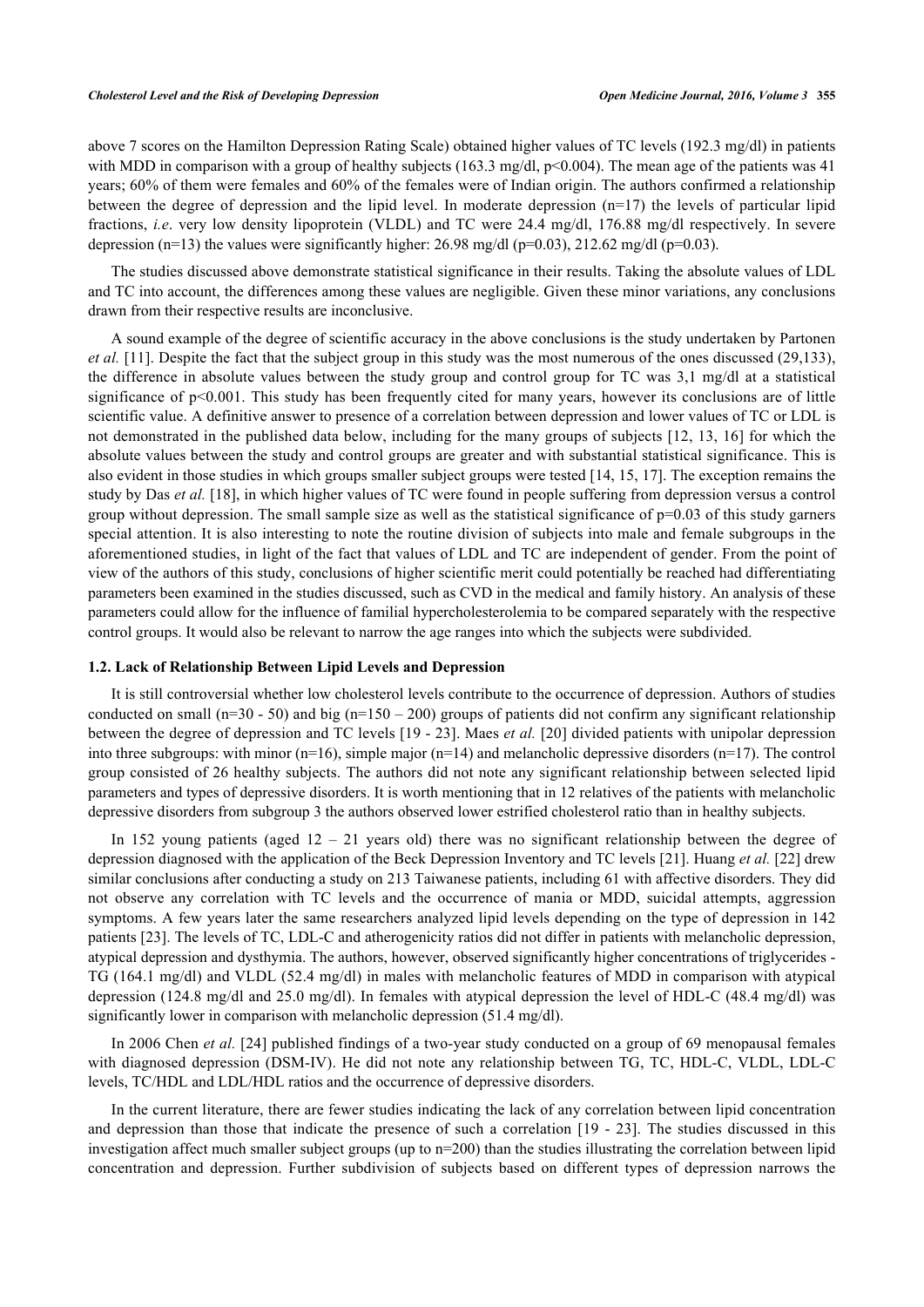number of subjects into even smaller groups (no more than n=20) [[20](#page-8-11)]. The identification of depressive disorders had only been identified from the age of 12 is an unreliable criterion upon which to examine any correlation with lipid concentration, similarly as it would be to examine such a correlation based on subjects' nationality [\[22](#page-8-13)]. From the point of view of the authors of this study, the correlation between the onset of depression and lipid concentration in women and/or men should be determined first; only afterward should the correlations with different types of depression be differentiated. It must be noted that most of these studies were published in journals lacking an IF. As in the above summary, there is emphasis on statistical significance as well as on minor differences in the absolute values. Studies indicating a lack of any correlation between lipid concentration and depression seem to have been undertaken with less diligence and are therefore of lesser scientific value.

## **1.3. HDL-C and Risk of Depression**

One of the most extensive studies was the one carried out by van Reedt Dortland-n=2981 [[29\]](#page-9-0). Its author observed lower HDL-C levels in patients with melancholic depression and higher TC and LDL-C levels in patients with atypical depression. Moreover, he noted lower HDL-C level and higher TG level in patients with current depression in comparison with remitted depression (respectively HDL-C: 59.2mg/dl *vs* 61.4mg/dl p=0.007; TG: 104.8mg/dl *vs* 97.1mg/dl,  $p=0.001$ ) and the control group (HDL-C 61.4mg/dl  $p=0.007$ , TG 95.7mg/dl  $p=0.001$ ).

Maes *et al.* [\[25](#page-8-15)] observed lower HDL-C levels in patients with MDD (n=36) in comparison with 28 subjects from the control group. Among the patients with diagnosed MDD 14 suffered from melancholic depression. An analysis confirmed lower concentrations of TC = 201mg/dl (p<0.05), HDL-C = 41mg/dl (p<0.001) and the ratio HDL/TC x 100= 25.6 (p<0.05) in patients with depression in comparison with the control group, irrespective of sex. The authors did not confirm a relationship between the lipid level and melancholic depression, refractoriness to treatment, duration of the episode and the number of past episodes.

Sagud *et al.* [[26\]](#page-8-16) conducted a study on females (the mean age was 50.1 years) out of whom 41 were diagnosed with bipolar affective disease (n=22 in mania, n=19 in depression) and 34 – with MDD. The last group, *i.e*. the control one, included 50 subjects. The authors noted statistically significant lower levels of HDL-C in patients with depression than in the control group (48.3 mg/dl *vs* 67.7 mg/dl, p<0.001) and did not note a correlation between levels of TC and LDL-C, TC/HDL-C and LDL- C/HDL-C ratios and depressive disorders.

Lehto *et al.* 2008 [[27\]](#page-8-17) conducted a study on 63 patients (the mean age was 54.68) with chronic depression (lasting up to 7 years) and compared them to 61 subjects from the control group (the mean age was 55.59). An analysis confirmed that patients with MDD demonstrated lower levels of HDL-C than healthy subjects (54.1mg/dl *vs* 61.5mg/dl, p<0.01). LDL-C/HDL-C and TC/HDL-C ratios in patients with depression were higher than in subjects from the control group (respectively: 2.41 *vs* 2.12 p<0.044; 3.91 *vs* 3.49 p<0.026). Another study conducted by Lehto *et al.* in 2010 [\[28](#page-8-18)] confirmed that the level of HDL-C in patients with chronic ( $\geq$  3 years) depression is lower than in patients who have been affected by depression for a shorter period of time (48.7mg/dl *vs* 58mg/dl, p=0.004).

To sum it section, in the studies discussed above points out small sample sizes and short time of observation. Some authors emphasize in their works that there is a relationship between low levels of HDL-C and a high risk of depression [\[25](#page-8-15) - [29\]](#page-9-0). Most of these studies were conducted on a small group of patients, on average n=50 [[25](#page-8-15) - [28](#page-8-18)]; the duration of the diseases was different, up to  $7 - 8$  years [[27](#page-8-17)]. The mean age of the patients included in the study was 54 years and they had various types of depression, mainly atypical or melancholic [\[25](#page-8-15), [29](#page-9-0)]. Healthy volunteers constituted the control group. The absence of more numerous subject groups comparing women and men serves to create a significant gap in the examination of this cholesterol fraction. It is an accepted fact in the scientific community that normal HDL values are different for each gender. The authors of the studies cited below had not taken these differences into account in their observations. Only Sagud [[26\]](#page-8-16) divided the subject groups by gender, however the small number of groups in that study casts doubt on the conclusions drawn.

## **1.4. Atherogenicity Ratios and Depression**

Many researchers believe that atherogenicity ratios such as: TC/HDL-C, LDL-C/HDL-C, API (Atherogenic Index of Plasma) and AC (Atherogenic Coefficient) play an important role in the evaluation of the depression risk. In conducted studies they did not observe any changes in lipid levels but they noted that values of the ratios significantly correlated with an increased risk of depressive disorders [\[30](#page-9-1) - [32\]](#page-9-2). However, there are striking differences with regards to types of these differences.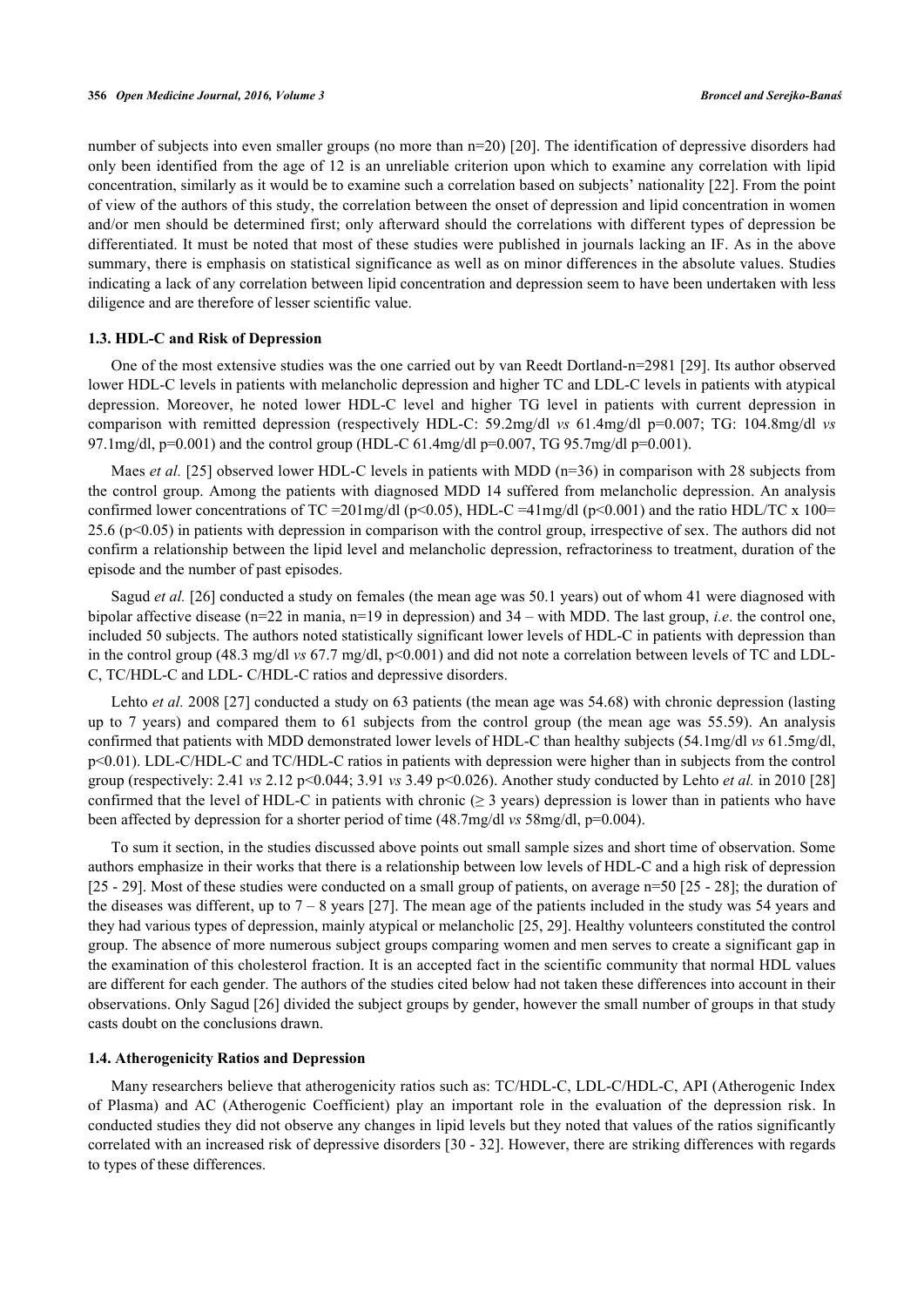Huang *et al.* [[30\]](#page-9-1) classified 162 studied patients into 3 groups according to symptoms they reported. The division was the following: patients with depressive disorders ( $n=103$ ), patients with anxiety disorders ( $n=20$ ), the control group – healthy subjects (n=39). In one-year observation period he noted significantly lower values of TC/HDL-C and LDL-C/HDL-C in depressive disorder patients than in subjects from the control group (respectively 3.8 *vs* 4.3 p=0.013; 2.3 *vs* 2.6 p=0.015). Besides, the authors also analyzed how male and female depression patients are affected by lipid disorders. In males the authors observed significantly higher HDL-C levels than in the control group (49.0mg/dl *vs* 47.3mg/dl, p<0.028) and lower values of the TC/HDL-C ratio (4.0 *vs* 4.2, p<0.01). In females with diagnosed MDD TC/HDL-C and LDL-C/HDL-C ratios were significantly lower in comparison to the control group (respectively 3.6 *vs* 4.4 and 2.1 *vs* 2.6, p<0.031).

Vargas *et al.* conducted a study on 92 patients with MDD, 49 patients with bipolar affective disorder and 201 subjects from a control group. They confirmed that Castelli risk ratio 1 and 2 are increased in the groups of patients with MDD and bipolar affective disorder and their values are 4.7, 3.0 and 4.8, 3.0 respectively and in the control group they were 4.2 and 2.6 (p<0.05). HDL-C levels were significantly lower in patients with bipolar affective disorder in comparison with the control group (43.9 mg/dl vs. 49.2 mg/dl,  $p< 0.05$ ). The same study did not confirm any significant correlations between patients with bipolar affective disorder, unipolar affective disorder and healthy subjects with regards to HDL-C levels[[31](#page-9-3)]. Values of API and AC in patients with unipolar affective disorder were higher in comparison to values obtained in healthy subjects (API 0.138, AC 4.040 *vs* API 0.033, AC3.401; p=0.003 and p=0.044 respectively) and in patients with bipolar affective disorder, affected by depressed phases (API 0.130, AC 3.841; p=0.044, p=0.074 respectively) [[32\]](#page-9-2).

The above studies are of low scientific quality and poor statistical significance [\[30](#page-9-1) - [32](#page-9-2)]. Atherogenic indicators play a minor role in current clinical practice, which may be the reason for the decreasing interest in research in this area.

# **1.5. Statins and the Risk of Depression and Suicide**

Attempts to reduce the cholesterol level in healthy people, and such were made in the 1980s, demonstrated that such methods might lead to aggressive behaviour and suicide. Results of a multicentre, randomized double blind trial, conducted on almost 8000, males within primary prevention of ischaemic heart disease (The Lipid Research Clinics Coronary Primary Prevention Trial Results) indicated that a considerable reduction of cholesterol level, caused by the application of a low-fat diet as well as the administration of cholestyramine and gemfibrozil, did not significantly reduce mortality but contributed to a three-fold increase in the number of suicidal attempts and incidents of aggressive behaviours in the group of treated patients in comparison with the control group [\[33](#page-9-4)]. Muldoon *et al.* 1990 [\[34](#page-9-5)] made an analysis which included 6 randomized studies on primary prevention of ischaemic heart disease. In each of the studies the patients were administered a diet or low lowering cholesterol drugs or a diet and drugs. Obtained results were compared with the ones received in the control group. The analysis included almost 25,000 middle-aged males. The authors observed that the reduced level of cholesterol, induced by the administration of the diet or drugs, did not lead to a significant decrease in mortality caused by CVD in comparison with the control group (p<0.06). Lower cholesterol levels correlated with an increased mortality risk due to other diseases in comparison with the control group (p<0.004). Simultaneously, a 10% decrease in the level of cholesterol resulted in a decrease in the number of deaths due to CVD by 28/100,000 but also in an increase in the number of deaths due to accidents, acts of violence or suicidal attempts by 29/100,000 (almost two-fold increase) in comparison with the control group.

An introduction of statins on the pharmaceutical market in the 1990s aroused a lot of anxiety among psychiatrists. In 2007 LaRosa *et al.* performed a study on a numerous group of patients. The authors selected patients with cardiovascular diseases and LDL<130mg/dl. The group was randomized to atorvastatin therapy 10 mg (n=5006) and 80 mg/day (n=4995). The number of deaths due to cardiovascular problems and other diseases, including suicide, was smaller in patients with lower LDL levels [\[35](#page-9-6)].

Due to many extensive clinical studies it was proved that statins reduce the risk of cardiovascular episodes in primary and secondary prevention as well as decrease general mortality. The drugs are administered in patients after cardiovascular episodes, patients with diabetes, familial hypercholesterolemia, chronic renal failure. Apart from their hypolipidemic properties statins are characterized with other precious properties; they are anti-inflammatory, antioxidative, immunomodulating drugs which stabilize atherosclerotic plaque.

In 2012 O'Neil *et al.* [\[36](#page-9-7)] analyzed 7 randomized trials, *i.e*. 2,105 patients (1133 were administered statin and 972 placebo). The authors analyzed results of studies published in 1994 – 2006. The studies included patients with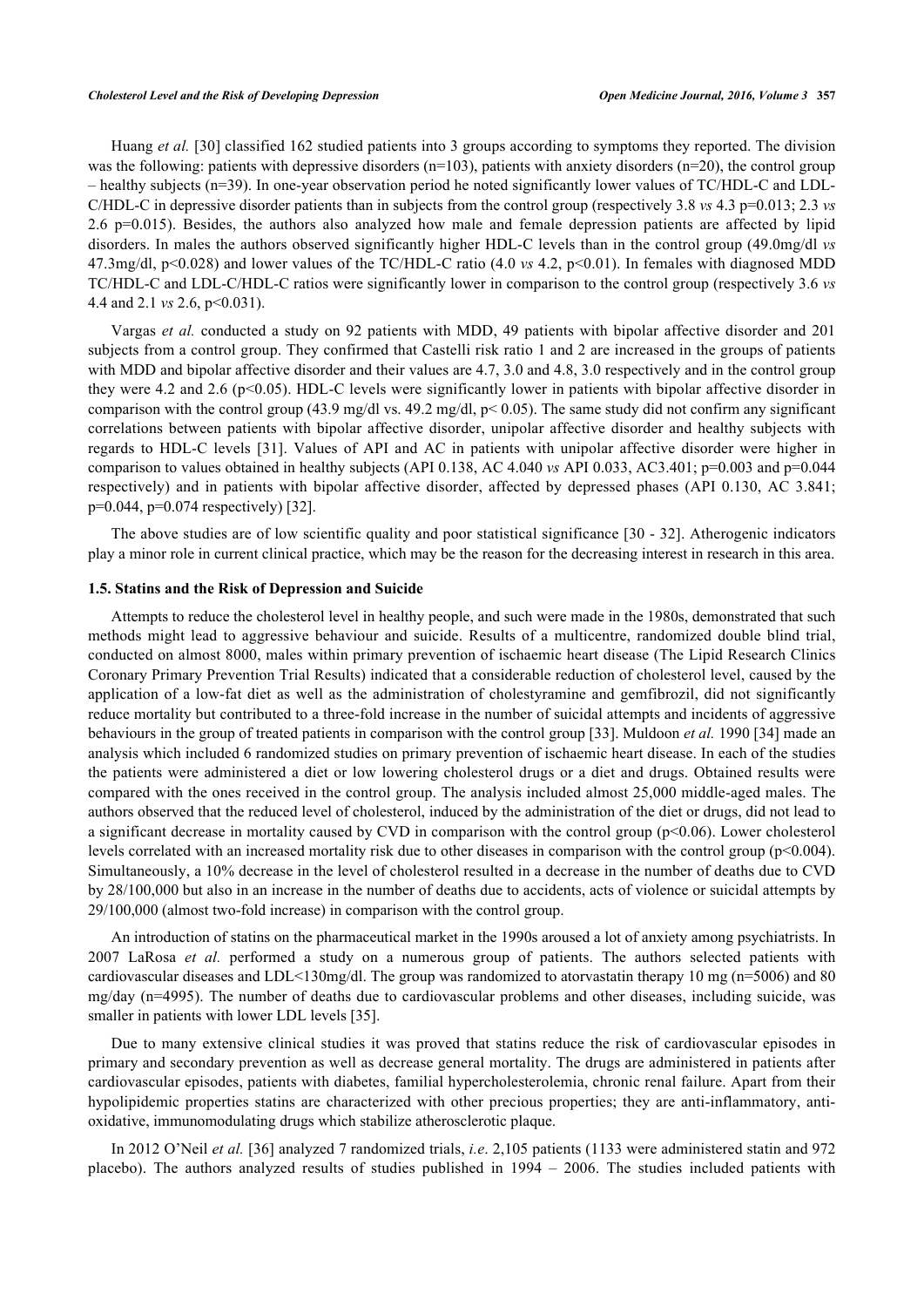#### **358** *Open Medicine Journal, 2016, Volume 3 Broncel and Serejko-Banaś*

hypercholesterolemia who have been treated with statin for at least two weeks. Mood disorders were monitored with the application of the Profile of Mood States (POMS). Neither the period of hypolipidemic treatment (4 weeks,  $3 - 6$ ) months,  $3 - 4$  years) nor the type of the administered statin contributed to a significant difference in POMS results. Beneficial anti-inflammatory and anti-oxidative properties of statins probably contributed to the lack of a relationship between the application of these drugs and mood disorders [\[4](#page-7-3)].

## <span id="page-6-0"></span>**Table 2. Summary.**

| <b>Authors</b>                             | <b>Subject</b>              | <b>Lipids in depression</b>                                                         |              |  |
|--------------------------------------------|-----------------------------|-------------------------------------------------------------------------------------|--------------|--|
| [11] Partonen T, et al.                    | 29 133 males                | <b>TC</b>                                                                           |              |  |
|                                            |                             | TC, LDL $\delta$                                                                    |              |  |
| [12] Lindberg G, et al.                    | 644 males                   | 1 month observation                                                                 |              |  |
|                                            |                             | TC, LDL $\mathcal Q$                                                                |              |  |
|                                            |                             | 6 months observation                                                                |              |  |
|                                            |                             | U-shaped association was observed between the LDL-C and severe<br>depression in men |              |  |
| [13] Tedders ST, et al.                    | 4115 males and 4275 females | HDL with severe depression $\frac{1}{x}$                                            |              |  |
|                                            |                             | TC, LDL, the lowest in patients after suicidal thoughts and with                    |              |  |
| [14] Rabe-Jablonska J, et al.              | 71 females and 31 males     | suicidal attempts in the remission                                                  |              |  |
| [15] Jow GM, et al.                        | 69 males and females        | <b>TC</b>                                                                           | $\downarrow$ |  |
|                                            |                             | LDL $\text{\o}^{\scriptscriptstyle\wedge}$                                          | $\downarrow$ |  |
| [16] Ancelin ML, et al.                    | 752 males and 1040 females  | HDL $\mathcal Q$                                                                    | $\uparrow$   |  |
| [17] Fang CY, et al.                       | 225 females                 | LDL $\stackrel{\bigcirc}{+}$                                                        |              |  |
| [18] Das, et al.                           | 30 males and females        | <b>TC</b>                                                                           | $\uparrow$   |  |
| [19] Bajwa WK, et al.                      | 60 males and females        | No correlation with TC                                                              |              |  |
| [20] Maes M, et al.                        | 47 males and females        | No correlation with estrified cholesterol and TC/HDL                                |              |  |
| [21] Apter A, et al.                       | 152 males and females       | No correlation with TC                                                              |              |  |
| [22] Huang TL                              | 213 males and females       | No correlation with TC                                                              |              |  |
|                                            | 142 males and females       | TG, VLDL $\delta$ with melancholic subtype depression                               | $\uparrow$   |  |
| [23] Huang TL, et al.                      |                             | HDL $\varphi$ with atypical subtype depression                                      | $\downarrow$ |  |
| [24] Maes M, et al                         | 36 males and females        | HDL, TC, HDL/TC x 100                                                               | $\downarrow$ |  |
| [25] Chen CC, et al.                       | 69 females                  | No correlation                                                                      |              |  |
| [26] Sagud M, et al.                       | 75 males and females        | <b>HDL</b>                                                                          | $\downarrow$ |  |
| [26] Lehto SM, et al.                      | 63 males and females        | <b>HDL</b>                                                                          | $\downarrow$ |  |
|                                            |                             | LDL/HDL i TC/HDL                                                                    |              |  |
| [28] Lehto SM, et al.                      | 88 males and females        | <b>HDL</b>                                                                          | $\downarrow$ |  |
| [29] van Reedt Dortland AK, et al.         | 2981 males and females      | HDL with melancholic subtype depression                                             | $\downarrow$ |  |
|                                            |                             | TC, LDL with atypical subtype depression                                            | $\uparrow$   |  |
|                                            |                             | <b>HDL</b>                                                                          | $\uparrow$   |  |
| [30] TL Huang, et al.                      | 162 males and females       | TG with current depression                                                          | $\uparrow$   |  |
|                                            |                             | Castelli risk index 1 and 2                                                         | $\downarrow$ |  |
| [31] Heber Odebrecht Vargas, et al.        | 141 males and females       | Castelli risk index 1 and 2                                                         | $\uparrow$   |  |
| [32] Sandra Odebrecht Vargas Nunes, et al. | 134 males and females       | API, AC                                                                             | $\uparrow$   |  |

Authors of a meta-analysis, carried out in 2014 on the same issue, made similar observations [\[37\]](#page-9-8). It included 7 observational studies (4 cohort, 2 nested case-control, and 1 cross-sectional) conducted in 5 different countries (9,187 studied subjects). The authors compared the studies and classified them in subgroups (longitudinal analysis vs. crosssectional studies, cohort vs. other studies, patients with cardiovascular diseases vs. healthy subjects). They did not observe any significant differences with regards to the occurrence of depression (respectively p=0.7; 0.21; 0.41). The authors implied in their conclusion that patients treated with statins might be less prone to develop depression in comparison with patients who have not been administered a statin therapy and this fact might result from antiinflammatory properties of these drugs.

Until the end of the 20<sup>th</sup> century cholesterol was considered the only cause of atherosclerosis and coronary disease. For about 15 years researchers have been implying more and more frequently that atherosclerosis is an inflammatory disease [\[38](#page-9-9), [39](#page-9-10)].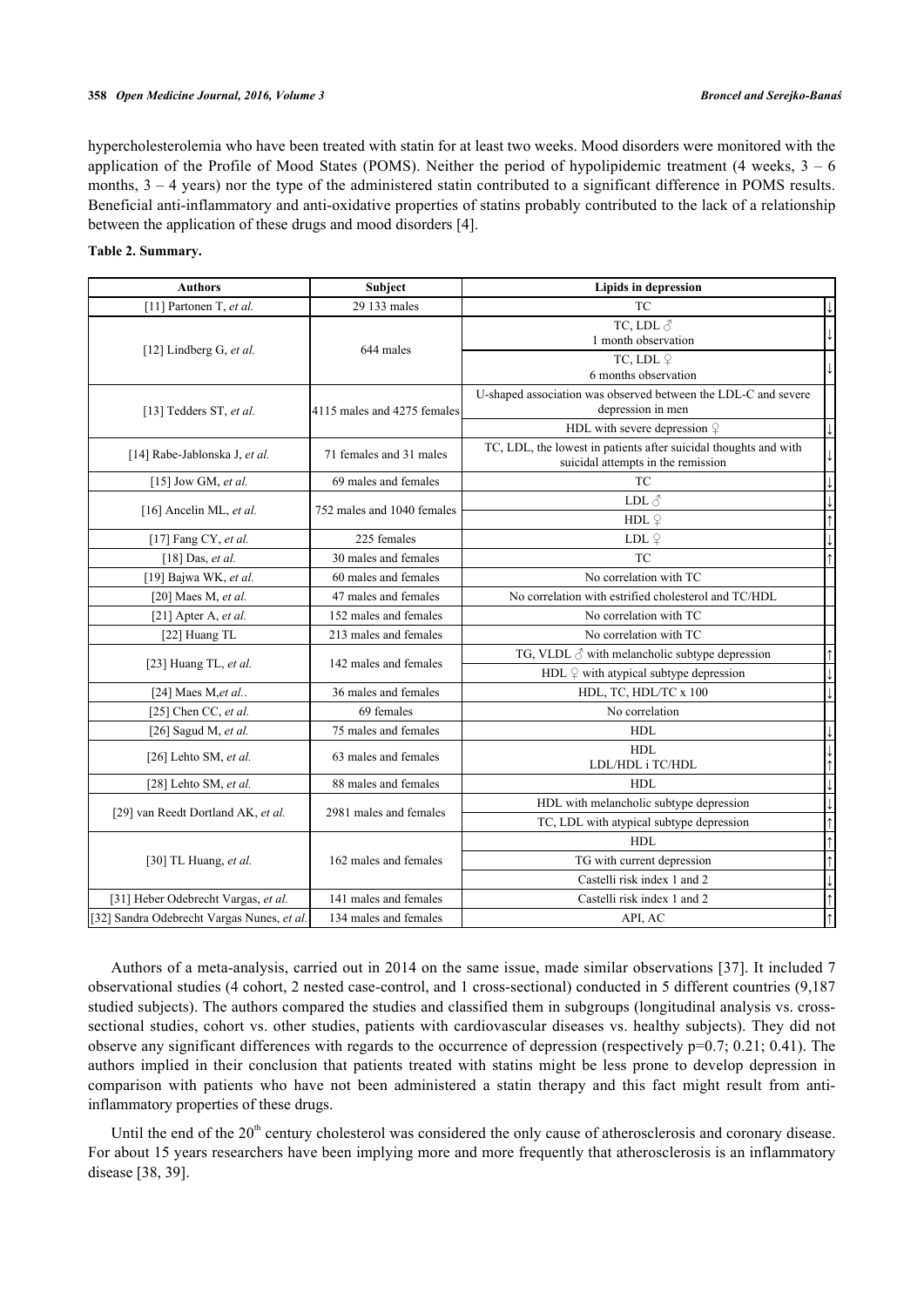Similarly, the theory on inflammatory nature of depression is gaining more and more advocates and is vividly discussed in professional literature. Considering all the above, anti-inflammatory and anti-oxidative properties of statins seem to have a great potential not only in cardiology and neurology but also in psychiatry.

## **2. LIMITATIONS**

A lack of randomized studies, high levels of cholesterol upon discharge (presently, values below 115 mg/dl are considered as low; < 25 mg/dl as very low), broad heterogeneity of study groups in the current literature, small sample sizes, inconsistent criteria for the diagnosis of depression, wide variation in the types and degrees of severity of depression.

# **CONCLUSION**

It is impossible to draw a definitive conclusion on the basis of the aforementioned studies (Table **[2](#page-6-0)**). Conclusions based on all studies taken into account by the authors of this study are based on their statistical relevance. When absolute parameters were taken into account, very minor differences in absolute parameters were discernible among them. Furthermore, cholesterol values considered as low were interpreted as definitively high, or in the case of HDL, normal, in light of current knowledge (including the EAS 2016 guidelines). From the point of view of cardiovascular risk, the values cited should be reduced (pharmacologically or otherwise), with high-risk patients requiring pharmacological treatment only. An HDL value of 50 mg/dl is the goal of all forms of treatment. The above summary of current literature does not adequately address the possible consequences of low and very low values of LDL, TC (according to current standards) in the development of depression. Knowledge of the possible consequences is essential due to the fact that the number of patients who require pharmacological reduction of cholesterol is very large. Statins, the most popular hipolipidemic drugs, are only able to reduce cholesterol by up to 50%. Current treatment includes inhibitors of PCSK9, during the course of which LDL is observed to fall below 25 mg/dl. Based on this information, it is essential to determine the cut-off point below the risk of symptoms of depression developing becomes relevant. Therefore, further studies involving patients with lower cholesterol values must be conducted.

# **CONFLICT OF INTEREST**

The authors confirm that this article content has no conflict of interest.

# **ACKNOWLEDGEMENTS**

Declared none.

# **REFERENCES**

- <span id="page-7-0"></span>[1] Maes M, Ruckoanich P, Chang YS, Mahanonda N, Berk M. Multiple aberrations in shared inflammatory and oxidative and nitrosative stress (IO and NS) pathways explain the co association of depression and cardiovascular disorder (CVD), and the increased risk for CVD and due mortality in depressed patients. Prog Neuro-Psychopharmacol Biol Psychiatry 2011; 35(3): 769-83.
- <span id="page-7-1"></span>[2] Mathers CD, Loncar D. Projections of global mortality and burden of disease from 2002 to 2030. PLoS Med 2006; 3(11): e442. [\[http://dx.doi.org/10.1371/journal.pmed.0030442](http://dx.doi.org/10.1371/journal.pmed.0030442)] [PMID: [17132052\]](http://www.ncbi.nlm.nih.gov/pubmed/17132052)
- <span id="page-7-2"></span>[3] Hasler G. Pathophysiology of depression: do we have any solid evidence of interest to clinicians? World Psychiatry 2010; 9(3): 155-61. [\[http://dx.doi.org/10.1002/j.2051-5545.2010.tb00298.x\]](http://dx.doi.org/10.1002/j.2051-5545.2010.tb00298.x) [PMID: [20975857](http://www.ncbi.nlm.nih.gov/pubmed/20975857)]
- <span id="page-7-3"></span>[4] Duman RS. Pathophysiology of depression and innovative treatments: remodeling glutamatergic synaptic connections. Dialogues Clin Neurosci 2014; 16(1): 11-27. [PMID: [24733968\]](http://www.ncbi.nlm.nih.gov/pubmed/24733968)
- <span id="page-7-4"></span>[5] Engelberg H. Low serum cholesterol and suicide. Lancet 1992; 339(8795): 727-9. [\[http://dx.doi.org/10.1016/0140-6736\(92\)90609-7](http://dx.doi.org/10.1016/0140-6736(92)90609-7)] [PMID: [1347593](http://www.ncbi.nlm.nih.gov/pubmed/1347593)]
- <span id="page-7-5"></span>[6] Severs NJ. Low serum cholesterol and suicide Lancet. 1992; 339: p. (8799)1001. [\[http://dx.doi.org/10.1016/0140-6736\(92\)91589-Z](http://dx.doi.org/10.1016/0140-6736(92)91589-Z)]
- <span id="page-7-6"></span>[7] Ringo DL, Lindley SE, Faull KF, Faustman WO. Cholesterol and serotonin seeking a possible link between blood cholesterol and CSF 5- HIAA Biol Psychiatry 1994; 35(12): 957-9.
- <span id="page-7-7"></span>[8] Muldoon MF, Manuck SB, Mendelsohn AB, Kaplan JR, Belle SH. Cholesterol reduction and non-illness mortality: meta-analysis of randomised clinical trials 2001; 35(12): 957-9. [\[http://dx.doi.org/10.1136/bmj.322.7277.11](http://dx.doi.org/10.1136/bmj.322.7277.11)]
- <span id="page-7-8"></span>[9] Van der Kooy K, van Hout H, Marwijk H, Marten H, Stehouwer C, Beekman A. Depression and the risk for cardiovascular diseases: systematic review and meta analysis. Int J Geriatr Psychiatry 2007; 22(7): 613-26.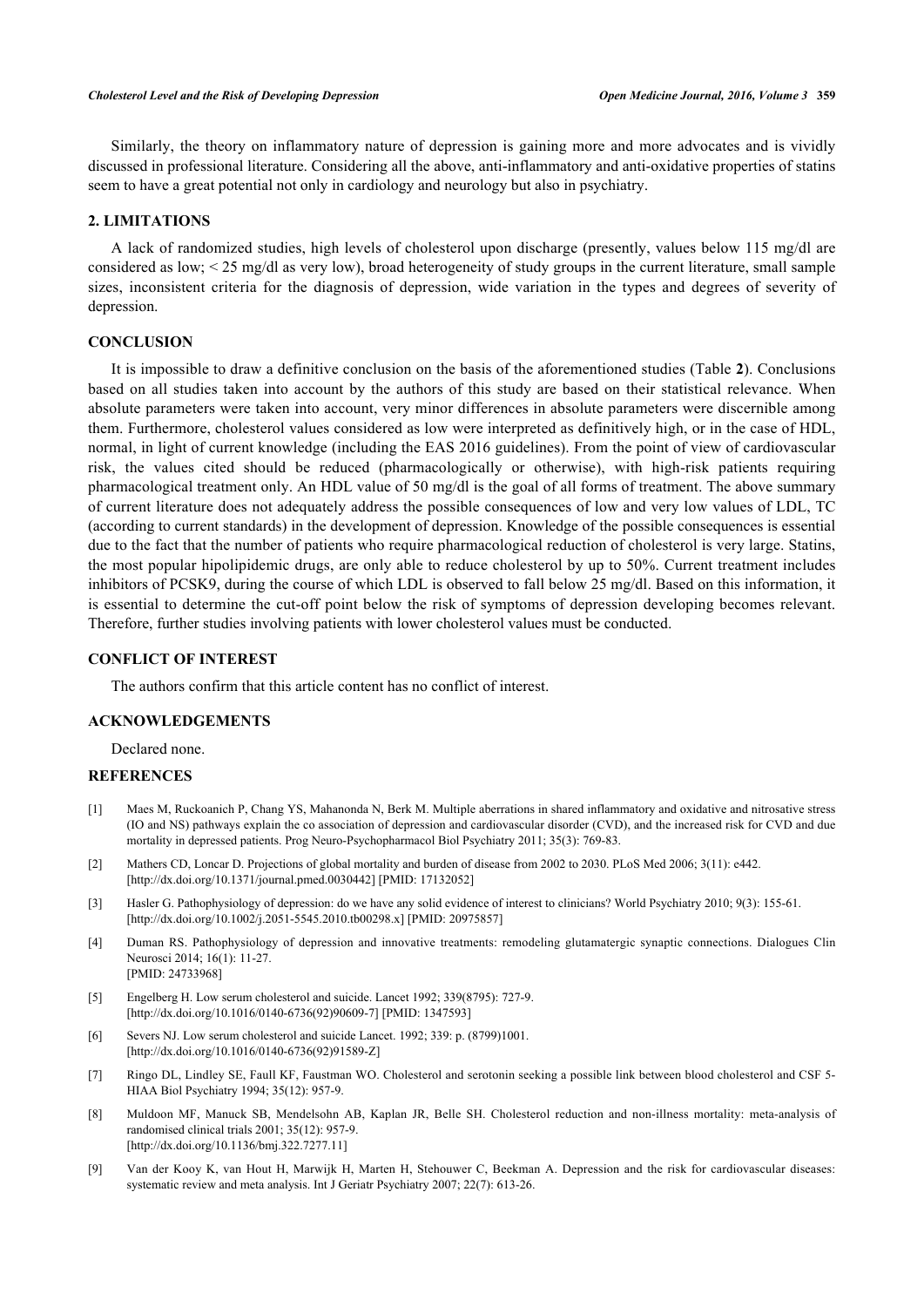[\[http://dx.doi.org/10.1002/gps.1723\]](http://dx.doi.org/10.1002/gps.1723) [PMID: [17236251](http://www.ncbi.nlm.nih.gov/pubmed/17236251)]

- <span id="page-8-0"></span>[10] Persons JE, Fiedorowicz JG. Depression and serum low-density lipoprotein: A systematic review and meta-analysis. J Affect Disord 2016; 206: 55-67. [\[http://dx.doi.org/10.1016/j.jad.2016.07.033\]](http://dx.doi.org/10.1016/j.jad.2016.07.033) [PMID: [27466743](http://www.ncbi.nlm.nih.gov/pubmed/27466743)]
- <span id="page-8-1"></span>[11] Partonen T, Haukka J, Virtamo J, Taylor PR, Lönnqvist J. Association of low serum total cholesterol with major depression and suicide. Br J Psychiatry 1999; 175: 259-62. [\[http://dx.doi.org/10.1192/bjp.175.3.259](http://dx.doi.org/10.1192/bjp.175.3.259)] [PMID: [10645328\]](http://www.ncbi.nlm.nih.gov/pubmed/10645328)
- <span id="page-8-2"></span>[12] Lindberg G, Larsson G, Setterlind S, Råstam L. Serum lipids and mood in working men and women in Sweden. J Epidemiol Community Health 1994; 48(4): 360-3. [\[http://dx.doi.org/10.1136/jech.48.4.360](http://dx.doi.org/10.1136/jech.48.4.360)] [PMID: [7964334\]](http://www.ncbi.nlm.nih.gov/pubmed/7964334)
- <span id="page-8-3"></span>[13] Tedders SH, Fokong KD, McKenzie LE, Wesley C, Yu L, Zhang J. Low cholesterol is associated with depression among US household population. J Affect Disord 2011; 135(1-3): 115-21. [\[http://dx.doi.org/10.1016/j.jad.2011.06.045\]](http://dx.doi.org/10.1016/j.jad.2011.06.045) [PMID: [21802743](http://www.ncbi.nlm.nih.gov/pubmed/21802743)]
- <span id="page-8-4"></span>[14] Rabe-Jabłońska J, Poprawska I. Levels of serum total cholesterol and LDL-cholesterol in patients with major depression in acute period and remission. Med Sci Monit 2000; 6(3): 539-47. [PMID: [11208367\]](http://www.ncbi.nlm.nih.gov/pubmed/11208367)
- <span id="page-8-5"></span>[15] Jow GM, Yang TT, Chen CL. Leptin and cholesterol levels are low in major depressive disorder, but high in schizophrenia. J Affect Disord 2006; 90(1): 21-7. [\[http://dx.doi.org/10.1016/j.jad.2005.09.015\]](http://dx.doi.org/10.1016/j.jad.2005.09.015) [PMID: [16324751](http://www.ncbi.nlm.nih.gov/pubmed/16324751)]
- <span id="page-8-6"></span>[16] Ancelin ML, Carrière I, Boulenger JP, *et al.* Gender and genotype modulation of the association between lipid levels and depressive symptomatology in community-dwelling elderly (the ESPRIT study). Biol Psychiatry 2010; 68(2): 125-32. [\[http://dx.doi.org/10.1016/j.biopsych.2010.04.011\]](http://dx.doi.org/10.1016/j.biopsych.2010.04.011) [PMID: [20537614](http://www.ncbi.nlm.nih.gov/pubmed/20537614)]
- <span id="page-8-7"></span>[17] Fang CY, Egleston BL, Gabriel KP, *et al.* Depressive symptoms and serum lipid levels in young adult women. J Behav Med 2013; 36(2): 143-52. [\[http://dx.doi.org/10.1007/s10865-012-9409-1\]](http://dx.doi.org/10.1007/s10865-012-9409-1) [PMID: [22382824](http://www.ncbi.nlm.nih.gov/pubmed/22382824)]
- <span id="page-8-8"></span>[18] Das PP, Malhotra S, Chakrabarti S, Sharma S. Elevated total cholesterol in severely depressed patients: role in cardiovascular risk? World J Biol Psychiatry 2010; 11(2 Pt 2): 321-8. [\[http://dx.doi.org/10.3109/15622970902960889\]](http://dx.doi.org/10.3109/15622970902960889) [PMID: [19462342](http://www.ncbi.nlm.nih.gov/pubmed/19462342)]
- <span id="page-8-9"></span>[19] Bajwa WK, Asnis GM, Sanderson WC, Irfan A, van Praag HM. High cholesterol levels in patients with panic disorder. Am J Psychiatry 1992;  $149(3)$ : 376-8. [\[http://dx.doi.org/10.1176/ajp.149.3.376\]](http://dx.doi.org/10.1176/ajp.149.3.376) [PMID: [1536278](http://www.ncbi.nlm.nih.gov/pubmed/1536278)]
- <span id="page-8-11"></span>[20] Maes M, Delanghe J, Meltzer HY, Scharpé S, DHondt P, Cosyns P. Lower degree of esterification of serum cholesterol in depression: relevance for depression and suicide research. Acta Psychiatr Scand 1994; 90(4): 252-8. [\[http://dx.doi.org/10.1111/j.1600-0447.1994.tb01589.x\]](http://dx.doi.org/10.1111/j.1600-0447.1994.tb01589.x) [PMID: [7831994](http://www.ncbi.nlm.nih.gov/pubmed/7831994)]
- <span id="page-8-12"></span>[21] Apter A, Laufer N, Bar-Sever M, Har-Even D, Ofek H, Weizman A. Serum cholesterol, suicidal tendencies, impulsivity, aggression, and depression in adolescent psychiatric inpatients. Biol Psychiatry 1999; 46(4): 532-41. [\[http://dx.doi.org/10.1016/S0006-3223\(98\)00345-X\]](http://dx.doi.org/10.1016/S0006-3223(98)00345-X) [PMID: [10459404](http://www.ncbi.nlm.nih.gov/pubmed/10459404)]
- <span id="page-8-13"></span>[22] Huang TL. Serum cholesterol levels in mood disorders associated with physical violence or suicide attempts in Taiwanese. Chang Gung Med J 2001; 24(9): 563-8. [PMID: [11725626\]](http://www.ncbi.nlm.nih.gov/pubmed/11725626)
- <span id="page-8-10"></span>[23] Huang TL, Chen JF. Lipid and lipoprotein levels in depressive disorders with melancholic feature or atypical feature and dysthymia. Psychiatry Clin Neurosci 2004; 58(3): 295-9. [\[http://dx.doi.org/10.1111/j.1440-1819.2004.01235.x\]](http://dx.doi.org/10.1111/j.1440-1819.2004.01235.x) [PMID: [15149297](http://www.ncbi.nlm.nih.gov/pubmed/15149297)]
- <span id="page-8-14"></span>[24] Chen CC, Huang TL. Association of serum lipid profiles with depressive and anxiety disorders in menopausal women. Chang Gung Med J 2006; 29(3): 325-30. [PMID: [16924895\]](http://www.ncbi.nlm.nih.gov/pubmed/16924895)
- <span id="page-8-15"></span>[25] Maes M, Smith R, Christophe A, et al. Lower serum high-density lipoprotein cholesterol (HDL-C) in major depression and in depressed men with serious suicidal attempts: relationship with immune-inflammatory markers. Acta Psychiatr Scand 1997; 95(3): 212-21. [\[http://dx.doi.org/10.1111/j.1600-0447.1997.tb09622.x\]](http://dx.doi.org/10.1111/j.1600-0447.1997.tb09622.x) [PMID: [9111854](http://www.ncbi.nlm.nih.gov/pubmed/9111854)]
- <span id="page-8-16"></span>[26] Sagud M, Mihaljevic-Peles A, Pivac N, Jakovljevic M, Muck-Seler D. Lipid levels in female patients with affective disorders. Psychiatry Res 2009; 168(3): 218-21. [\[http://dx.doi.org/10.1016/j.psychres.2008.06.048](http://dx.doi.org/10.1016/j.psychres.2008.06.048)] [PMID: [19560828\]](http://www.ncbi.nlm.nih.gov/pubmed/19560828)
- <span id="page-8-17"></span>[27] Lehto SM, Hintikka J, Niskanen L, *et al.* Low HDL cholesterol associates with major depression in a sample with a 7-year history of depressive symptoms. Prog Neuropsychopharmacol Biol Psychiatry 2008; 32(6): 1557-61. [\[http://dx.doi.org/10.1016/j.pnpbp.2008.05.021](http://dx.doi.org/10.1016/j.pnpbp.2008.05.021)] [PMID: [18583011\]](http://www.ncbi.nlm.nih.gov/pubmed/18583011)
- <span id="page-8-18"></span>[28] Lehto SM, Niskanen L, Tolmunen T, *et al.* Low serum HDL-cholesterol levels are associated with long symptom duration in patients with major depressive disorder. Psychiatry Clin Neurosci 2010; 64(3): 279-83. [\[http://dx.doi.org/10.1111/j.1440-1819.2010.02079.x\]](http://dx.doi.org/10.1111/j.1440-1819.2010.02079.x) [PMID: [20374538](http://www.ncbi.nlm.nih.gov/pubmed/20374538)]